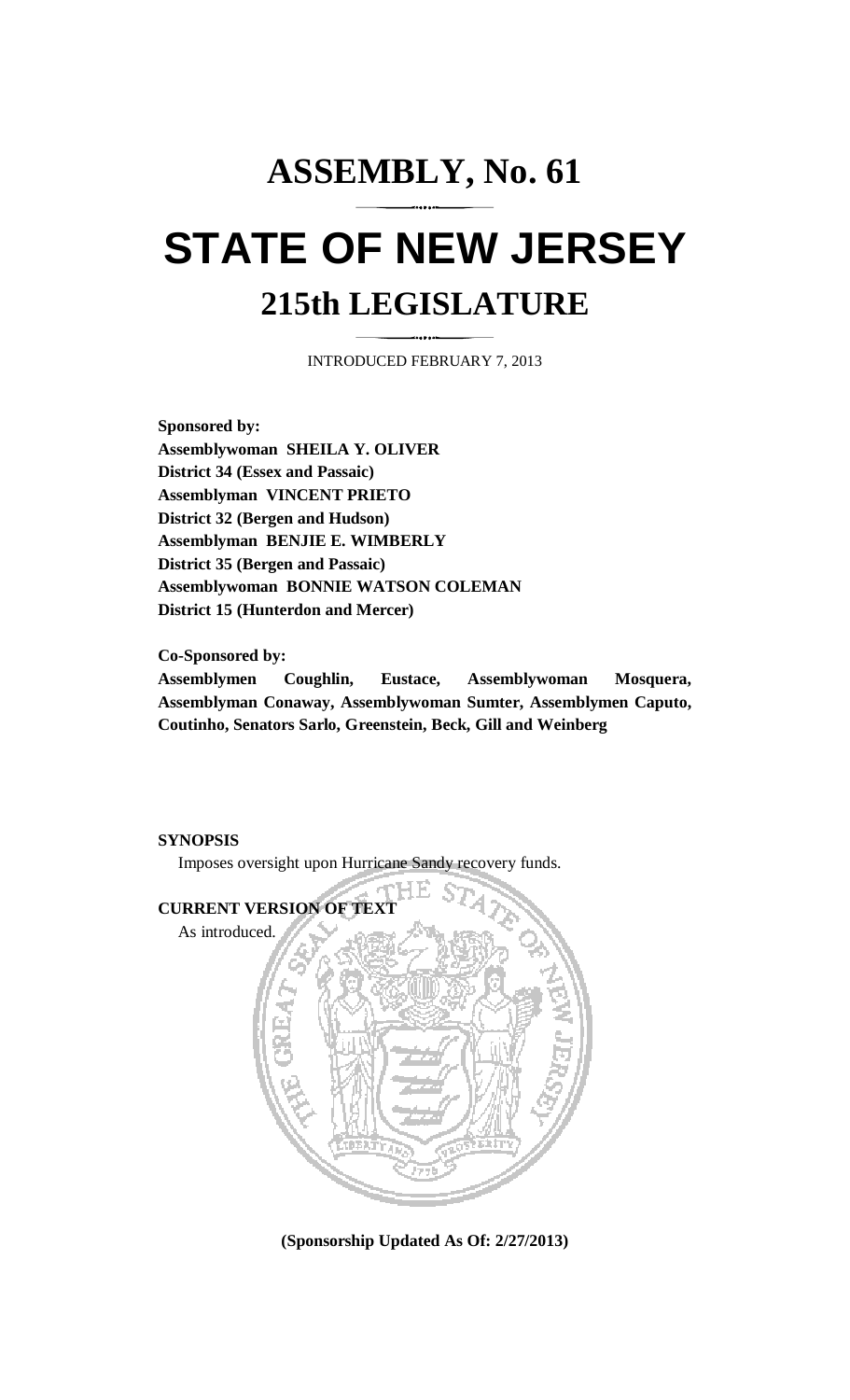2

1 **AN ACT** imposing oversight upon Hurricane Sandy recovery funds,

2 supplementing Title 52 of the Revised Statutes. 3 4 **BE IT ENACTED** *by the Senate and General Assembly of the State*  5 *of New Jersey:* 6 7 1. a. The State Treasurer shall maintain a public website 8 dedicated to the dissemination and transparent administration of 9 Hurricane Sandy recovery funding. The State Treasurer shall make 10 available on the website New Jersey's Comprehensive Quarterly 11 Report on Hurricane Sandy Recovery Funding, as constructed 12 pursuant to subsection b. of this section. 13 In addition to public dissemination of the report, the State 14 Treasurer shall, to the extent the information is available, administer 15 the website to provide detailed information on: the distribution of 16 Hurricane Sandy recovery funding by county and municipality, the 17 issuance of each State contract associated with Hurricane Sandy 18 recovery funding including, but not limited to, the purpose of the 19 contract, the amount of the contract's consideration, whether the bid 20 was subject to public bidding, and background information on the 21 State contract recipient's qualification for receipt of the State contract, 22 the issuance of each State grant associated with Hurricane Sandy 23 recovery funding including, but not limited to, the purpose of the 24 grant, the amount of the grant, whether the grant was subject to a 25 selective award process and the nature of that process, and background 26 information on the State grant recipient's qualification for receipt of 27 the State grant, and any other information the State Treasurer deems 28 relevant to the transparent administration of Hurricane Sandy recovery 29 funding. 30 The State Treasurer shall have ten business days within which to 31 update the website relative to the receipt of information concerning the 32 award of a State contract or State grant or distribution of Hurricane 33 Sandy recovery funding. 34 b. The State Treasurer shall provide a report to the Legislature, 35 in accordance with section 2 of P.L.1991, c.164 (C.52:14-19.1), and 36 the Governor concerning the receipt, distribution, and administration 37 of Hurricane Sandy recovery funding, which report shall be due on the 38 first business day of each calendar quarter commencing after the date 39 of enactment of this section and shall be entitled New Jersey's 40 Comprehensive Quarterly Report on Hurricane Sandy Recovery 41 Funding. 42 The report shall contain detailed information concerning: the 43 amount of Hurricane Sandy recovery funding the State has received, 44 the manner in which Hurricane Sandy recovery funding is received, 45 the processes by which Hurricane Sandy recovery funding is 46 distributed upon initial receipt, State operating plans for Hurricane 47 Sandy recovery funding projects and administration, the award of State 48 grants or State contracts using Hurricane Sandy recovery funding, the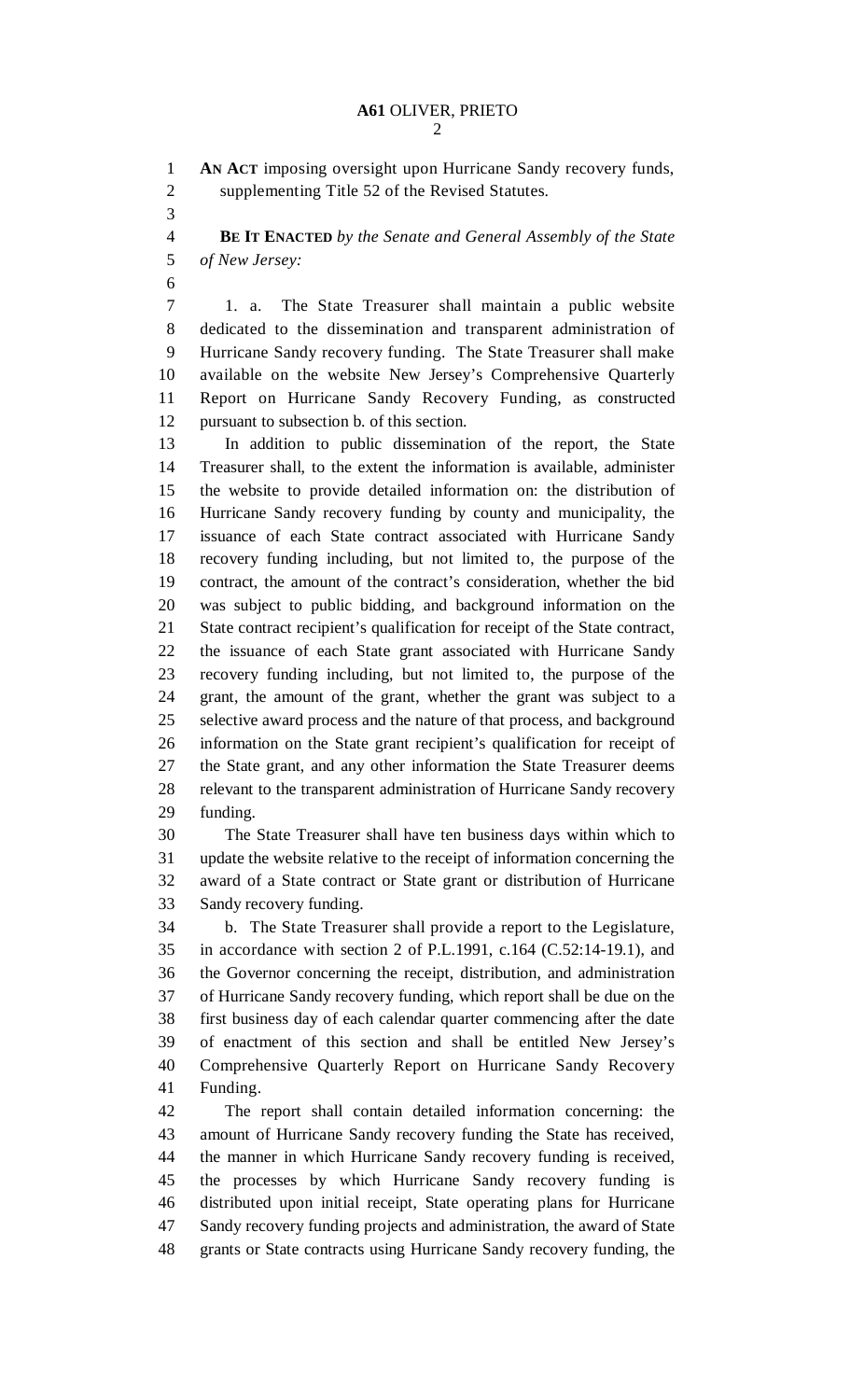3

1 identity of Hurricane Sandy recovery funding State grant and contract 2 recipients, analysis of whether the use of Hurricane Sandy recovery 3 funding is accomplishing its intended purpose, the number of jobs 4 created by Hurricane Sandy recovery funding State administered 5 projects, recommendations for enhanced efficiency and transparency 6 in the administration of Hurricane Sandy recovery funding, 7 recommendations for enhanced coordination in Hurricane Sandy 8 recovery efforts, and any other information the State Treasurer deems 9 relevant to the transparent administration of Hurricane Sandy recovery 10 funding.

11 c. The State Treasurer may provide the Legislature, in 12 accordance with section 2 of P.L.1991, c.164 (C.52:14-19.1), and the 13 Governor with a priority report on Hurricane Sandy recovery 14 funding at any time as the State Treasurer deems appropriate. A 15 priority report shall be reserved for administrative problems 16 associated with Hurricane Sandy recovery funding requiring 17 immediate attention of the Legislature and the Governor.

18 d. The website and reports required pursuant to this section 19 shall not be used to distribute information which if disclosed would 20 jeopardize compliance with State or federal law, threaten public 21 health, welfare, or safety, or harm the competitive economic 22 position of a party.

23 e. As used in this section:

24 "Hurricane Sandy recovery funding" means (1) funds provided 25 pursuant to federal legislation enacted by the 113th Congress of the 26 United States of America which contains, but is not limited to, 27 disaster assistance for impacts associated with Hurricane Sandy, or 28 other major storms, in New Jersey; and (2) funds disbursed through 29 the State treasury for undertakings to address the damage associated 30 with the State of Emergency identified in the Governor's Executive 31 Order 104, dated October 27, 2012, concerning Hurricane Sandy, 32 which undertakings shall include emergency operations, loss 33 reimbursement, repairs, rebuilding, restorations, reconstruction, 34 removal of debris, temporary housing, household assistance, relief, 35 hazard mitigation improvements, construction, and other recovery 36 and rebuilding activities deemed by the State Treasurer to be 37 associated with Hurricane Sandy recovery and rebuilding.

38

39 2. This act shall take effect immediately.

40 41

43

## 42 STATEMENT

44 This bill imposes oversight upon Hurricane Sandy recovery 45 funding by: (i) establishing a Hurricane Sandy recovery funding 46 transparency website; (ii) requiring comprehensive quarterly reports 47 on Hurricane Sandy recovery funding; and (iii) requiring expedited 48 priority reports for administrative problems encountered in